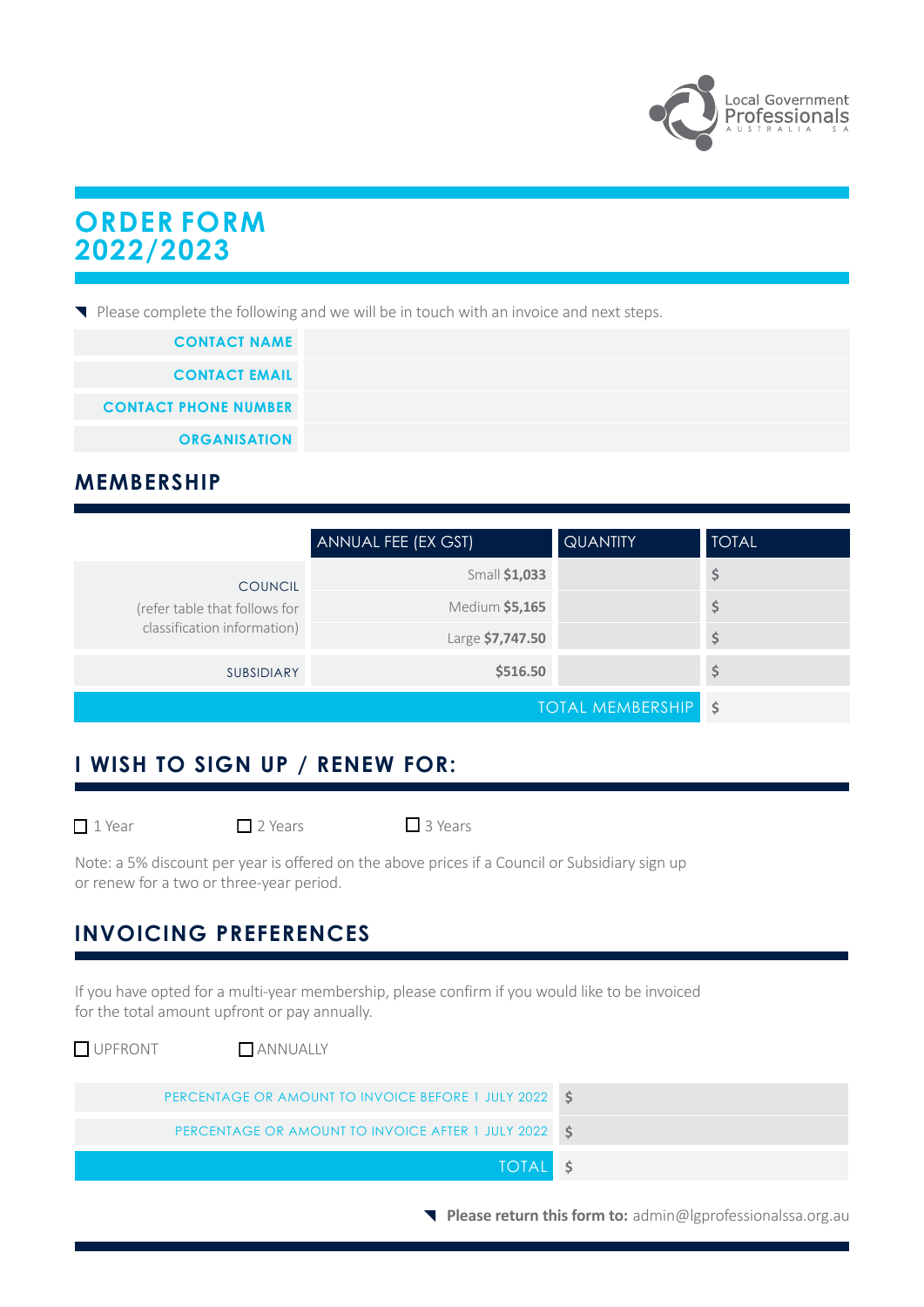

# **COUNCIL** MEMBERSHIP PRICING MODEL

#### **COUNCILS ARE CLASSIFIED AS PER THE CRITERIA BELOW. FOR SOME PROFESSIONAL DEVELOPMENT PROGRAMS, LG PROFESSIONALS SA OFFERS TIERED PRICING TO ENSURE TRAINING IS ACCESSIBLE TO ALL COUNCILS. THE CLASSIFICATIONS ARE:**

#### **THIS CLASSIFICATION APPLIES TO COUNCILS:**

◥ with resident populations of **70,000+**

*OR*

◥ which employ more than **500 FTEs**

# **LARGE MEDIUM SMALL**

### **THIS CLASSIFICATION APPLIES TO COUNCILS:**

◥ with resident populations of between **10,000** and **69,999**

### *AND*

◥ which are within **70 kms** of the **Adelaide CBD**

#### **THIS CLASSIFICATION APPLIES TO COUNCILS:**

◥ with resident populations of under **10,000**

### *OR*

◥ which are more than **70 kms** from the **Adelaide CBD**

#### **ANNUAL MEMBERSHIP PRICING:**

◥ **\$7,747.50** ex gst

#### **ANNUAL MEMBERSHIP PRICING:**

◥ **\$5,165** ex gst

#### **ANNUAL MEMBERSHIP PRICING:**

◥ **\$1,033** ex gst

◥ **A 5% DISCOUNT PER YEAR IS OFFERED ON THE ABOVE PRICES IF A COUNCIL OR SUBSIDIARY RENEWS FOR A TWO OR THREE YEAR PERIOD**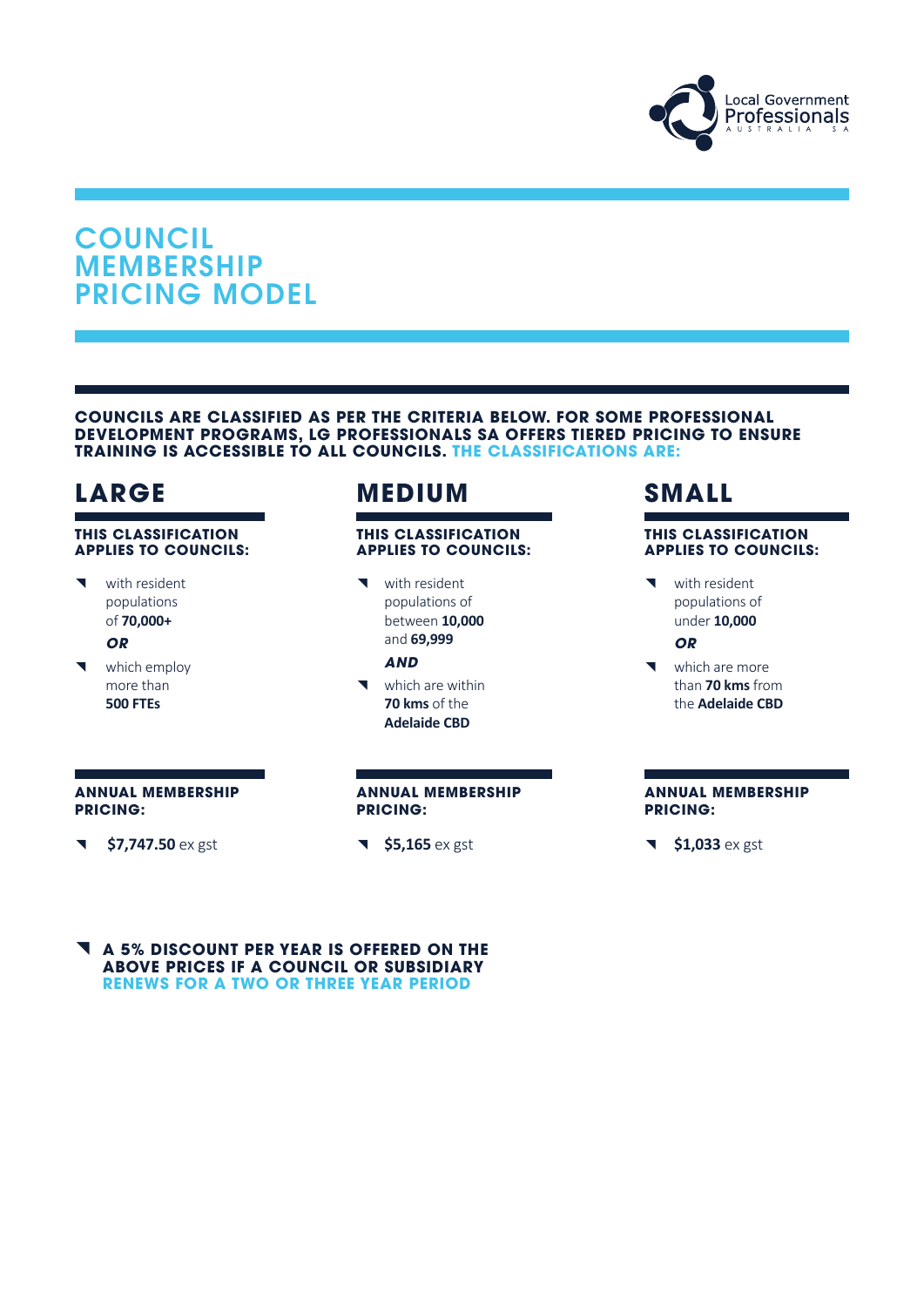

# COUNCIL CLASSIFICATION

| <b>COUNCIL</b>                                  | <b>CLASSIFICATION</b> |
|-------------------------------------------------|-----------------------|
| <b>ADELAIDE HILLS COUNCIL</b>                   | <b>MEDIUM</b>         |
| <b>ADELAIDE PLAINS COUNCIL</b>                  | <b>SMALL</b>          |
| <b>ALEXANDRINA COUNCIL</b>                      | <b>MEDIUM</b>         |
| <b>BERRI BARMERA COUNCIL</b>                    | <b>SMALL</b>          |
| <b>CAMPBELLTOWN CITY COUNCIL</b>                | <b>MEDIUM</b>         |
| <b>CITY OF ADELAIDE</b>                         | <b>LARGE</b>          |
| <b>CITY OF BURNSIDE</b>                         | <b>MEDIUM</b>         |
| <b>CITY OF CHARLES STURT</b>                    | <b>LARGE</b>          |
| <b>CITY OF HOLDFAST BAY</b>                     | <b>MEDIUM</b>         |
| <b>CITY OF MARION</b>                           | <b>LARGE</b>          |
| <b>CITY OF MITCHAM</b>                          | <b>MEDIUM</b>         |
| <b>CITY OF MOUNT GAMBIER</b>                    | <b>SMALL</b>          |
| <b>CITY OF NORWOOD PAYNEHAM &amp; ST PETERS</b> | <b>MEDIUM</b>         |
| <b>CITY OF ONKAPARINGA</b>                      | <b>LARGE</b>          |
| <b>CITY OF PLAYFORD</b>                         | <b>LARGE</b>          |
| <b>CITY OF PORT ADELAIDE ENFIELD</b>            | <b>LARGE</b>          |
| <b>CITY OF PORT LINCOLN</b>                     | <b>SMALL</b>          |
| <b>CITY OF PROSPECT</b>                         | <b>MEDIUM</b>         |
| <b>CITY OF SALISBURY</b>                        | <b>LARGE</b>          |
| <b>CITY OF TEA TREE GULLY</b>                   | <b>LARGE</b>          |
| <b>CITY OF UNLEY</b>                            | <b>MEDIUM</b>         |
| <b>CITY OF VICTOR HARBOR</b>                    | <b>SMALL</b>          |
| <b>CITY OF WEST TORRENS</b>                     | <b>MEDIUM</b>         |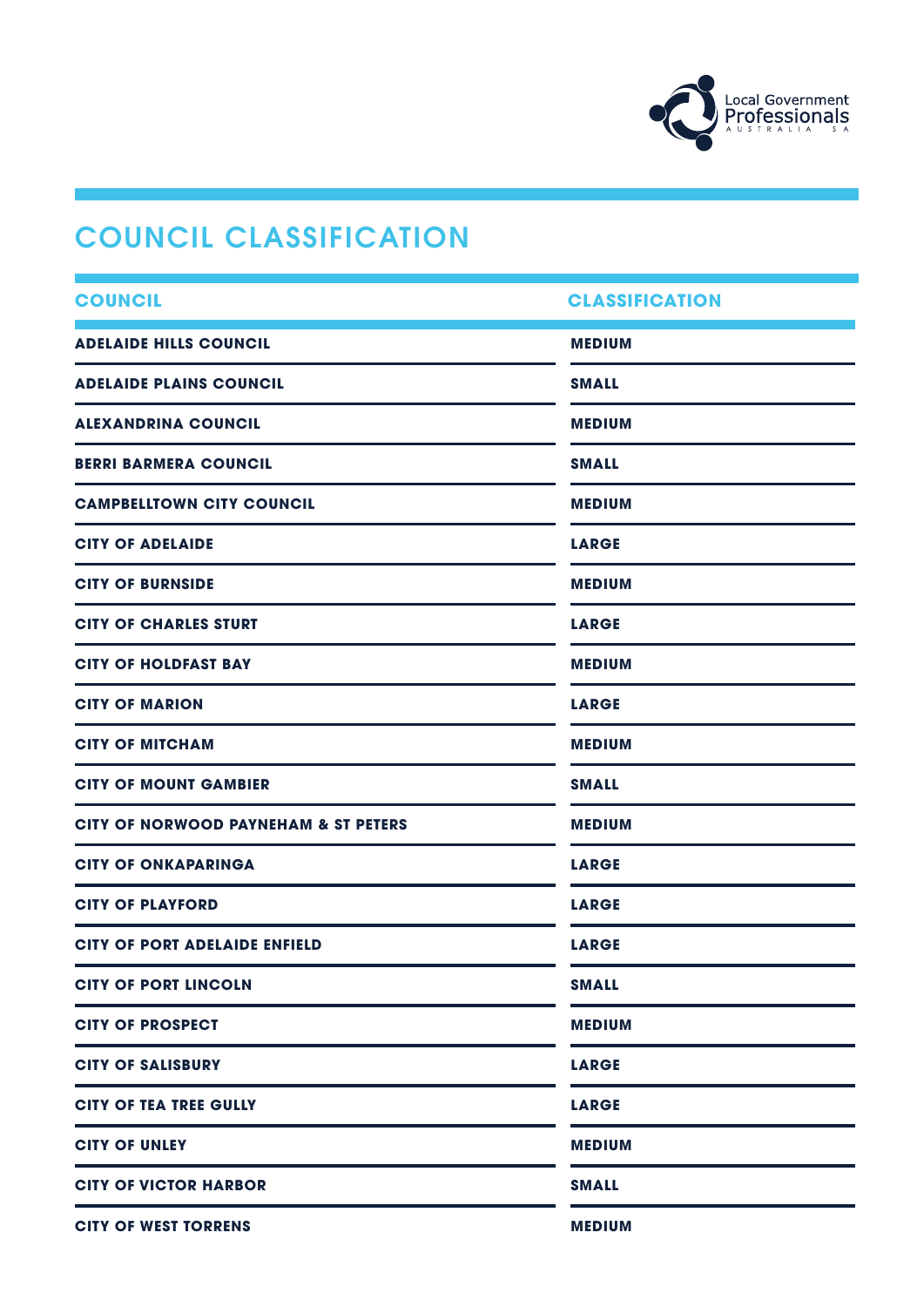

# **COUNCIL CLASSIFICATION (CONTINUED)**

| <b>COUNCIL</b>                                  | <b>CLASSIFICATION</b> |  |
|-------------------------------------------------|-----------------------|--|
| <b>CLARE &amp; GILBERT VALLEYS COUNCIL</b>      | <b>SMALL</b>          |  |
| <b>COORONG DISTRICT COUNCIL</b>                 | <b>SMALL</b>          |  |
| <b>COPPER COAST COUNCIL</b>                     | <b>SMALL</b>          |  |
| <b>CORPORATION OF THE TOWN OF WALKERVILLE</b>   | <b>SMALL</b>          |  |
| <b>DISTRICT COUNCIL OF BARUNGA WEST</b>         | <b>SMALL</b>          |  |
| <b>DISTRICT COUNCIL OF CEDUNA</b>               | <b>SMALL</b>          |  |
| <b>DISTRICT COUNCIL OF CLEVE</b>                | <b>SMALL</b>          |  |
| <b>DISTRICT COUNCIL OF COOBER PEDY</b>          | <b>SMALL</b>          |  |
| <b>DISTRICT COUNCIL OF ELLISTON</b>             | <b>SMALL</b>          |  |
| <b>DISTRICT COUNCIL OF FRANKLIN HARBOUR</b>     | <b>SMALL</b>          |  |
| <b>DISTRICT COUNCIL OF GRANT</b>                | <b>SMALL</b>          |  |
| <b>DISTRICT COUNCIL OF KAROONDA EAST MURRAY</b> | <b>SMALL</b>          |  |
| <b>DISTRICT COUNCIL OF KIMBA</b>                | <b>SMALL</b>          |  |
| <b>DISTRICT COUNCIL OF LOWER EYRE PENINSULA</b> | <b>SMALL</b>          |  |
| <b>DISTRICT COUNCIL OF LOXTON WAIKERIE</b>      | <b>SMALL</b>          |  |
| <b>DISTRICT COUNCIL OF MOUNT REMARKABLE</b>     | <b>SMALL</b>          |  |
| <b>DISTRICT COUNCIL OF ORROROO CARRIETON</b>    | <b>SMALL</b>          |  |
| <b>DISTRICT COUNCIL OF PETERBOROUGH</b>         | <b>SMALL</b>          |  |
| <b>DISTRICT COUNCIL OF ROBE</b>                 | <b>SMALL</b>          |  |
| <b>DISTRICT COUNCIL OF STREAKY BAY</b>          | <b>SMALL</b>          |  |
| <b>DISTRICT COUNCIL OF TUMBY BAY</b>            | <b>SMALL</b>          |  |
| <b>DISTRICT COUNCIL OF YANKALILLA</b>           | <b>SMALL</b>          |  |
| <b>KANGAROO ISLAND COUNCIL</b>                  | <b>SMALL</b>          |  |